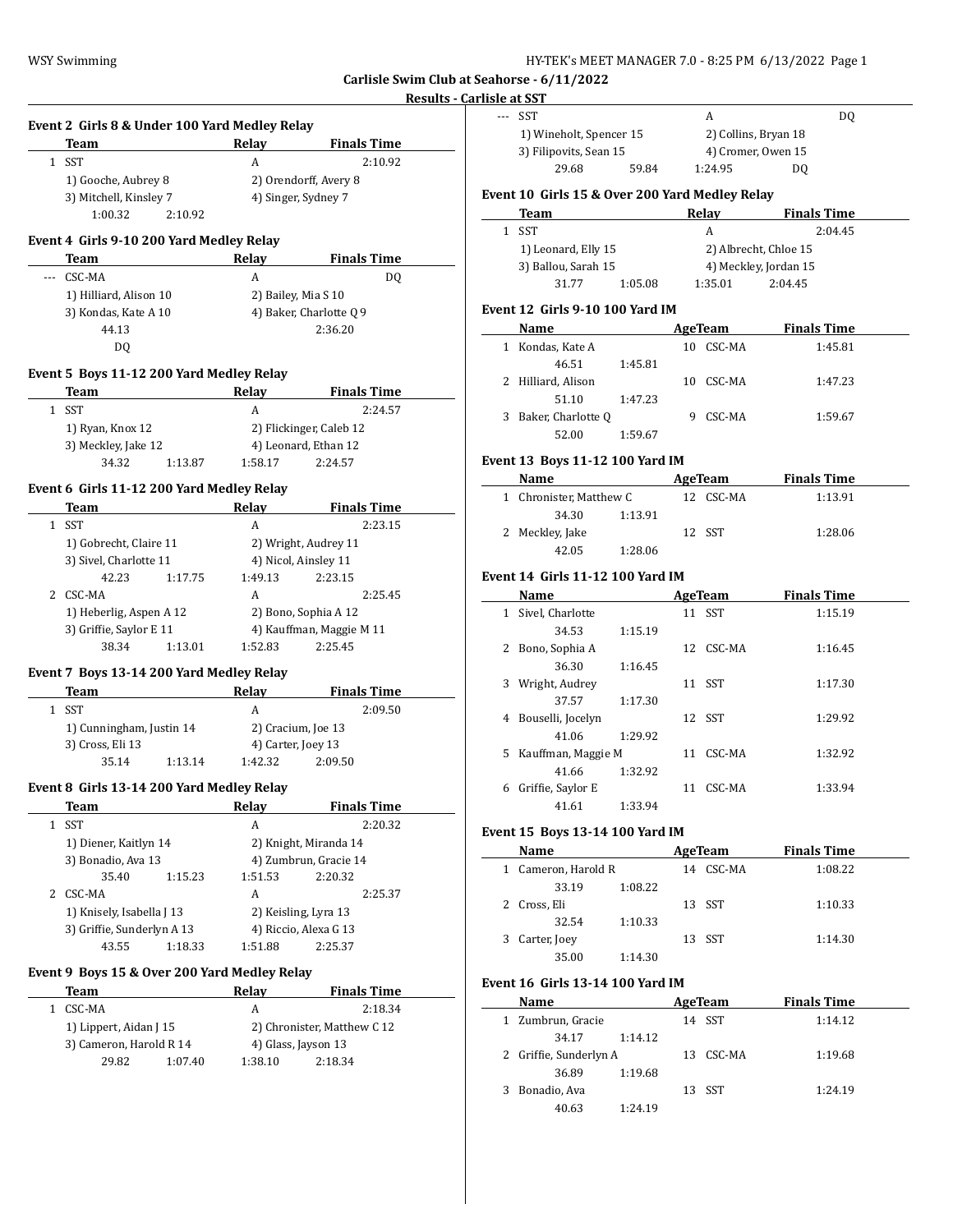**Carlisle Swim Club at Seahorse - 6/11/2022**

# **Results - Carlisle at SST**

|          | Name AgeTeam                               |         |        |                | <b>Finals Time</b> |  |
|----------|--------------------------------------------|---------|--------|----------------|--------------------|--|
|          | 4 Fenwick, Grace                           |         |        | 13 SST         | 1:25.17            |  |
|          | 38.07                                      | 1:25.17 |        |                |                    |  |
|          | 5 Knisely, Isabella J                      |         |        | 13 CSC-MA      | 1:26.08            |  |
|          | 41.20                                      | 1:26.08 |        |                |                    |  |
|          | 6 Laboy, Ariana                            |         |        | 14 CSC-MA      | 1:27.82            |  |
|          | 40.34                                      | 1:27.82 |        |                |                    |  |
|          |                                            |         |        |                |                    |  |
|          | Event 17 Boys 15 & Over 100 Yard IM        |         |        |                |                    |  |
|          | Name                                       |         |        | <b>AgeTeam</b> | <b>Finals Time</b> |  |
|          | 1 Cromer, Owen                             |         |        | 15 SST         | 59.73              |  |
|          | 26.94                                      | 59.73   |        |                |                    |  |
|          | 2 Filipovits, Sean                         |         |        | 15 SST         | 59.82              |  |
|          | 27.47                                      | 59.82   |        |                |                    |  |
|          | 3 Lippert, Aidan J                         |         |        | 15 CSC-MA      | 1:06.88            |  |
|          | 29.87                                      | 1:06.88 |        |                |                    |  |
|          | 4 Cross, Dagim                             |         |        | 15 SST         | 1:09.27            |  |
|          | 31.64                                      | 1:09.27 |        |                |                    |  |
|          | Event 18 Girls 15 & Over 100 Yard IM       |         |        |                |                    |  |
|          |                                            |         |        |                |                    |  |
|          | <b>Name</b>                                |         |        | <b>AgeTeam</b> | <b>Finals Time</b> |  |
|          | 1 Albrecht, Chloe                          |         |        | 15 SST         | 1:09.04            |  |
|          | 32.68                                      | 1:09.04 |        |                |                    |  |
|          | 2 Ballou, Sarah                            |         |        | 15 SST         | 1:13.11            |  |
|          | 33.13                                      | 1:13.11 |        |                |                    |  |
|          | 3 Pareja, Sofia                            |         |        | 15 SST         | 1:18.88            |  |
|          | 36.08                                      | 1:18.88 |        |                |                    |  |
|          | Event 19 Boys 8 & Under 25 Yard Freestyle  |         |        |                |                    |  |
|          | Name                                       |         |        | AgeTeam        | <b>Finals Time</b> |  |
|          | 1 Hockensmith, Reed                        |         |        | 8 SST          | 17.73              |  |
|          | 2 Cromer, Sullivan                         |         |        | 8 SST          | 18.20              |  |
|          | 3 Brown, Jack                              |         |        | 7 SST          | 23.60              |  |
|          | 4 Donely, Elias J                          |         |        | 7 CSC-MA       | 32.43              |  |
|          | 5 Gralski, Dade                            |         |        |                |                    |  |
|          |                                            |         |        |                |                    |  |
|          |                                            |         |        | 7 CSC-MA       | 38.24              |  |
|          | 6 Dutrey, Luke                             |         |        | 7 CSC-MA       | 40.63              |  |
|          | 7 Sipe, Henry                              |         |        | 6 CSC-MA       | x1:17.32           |  |
|          | 18.88                                      | 36.83   |        | 1:17.32        |                    |  |
|          | --- Coats, Andrew                          |         |        | 8 CSC-MA       | X31.04             |  |
| ---      | Parker, Wyatt                              |         |        | 7 SST          | X32.65             |  |
|          | Duggan, Edward                             |         | 8      | SST            | X35.19             |  |
|          | Disharoon, Antonio                         |         | 7      | SST            | X37.69             |  |
|          | Event 20 Girls 8 & Under 25 Yard Freestyle |         |        |                |                    |  |
|          |                                            |         |        |                |                    |  |
|          | <b>Name</b>                                |         |        | <b>AgeTeam</b> | <b>Finals Time</b> |  |
|          | 1 Wiest, Teresa A                          |         |        | 8 CSC-MA       | 27.87              |  |
|          | 2 Gooche, Aubrey                           |         | 8      | SST            | 29.69              |  |
|          | 3 Singer, Caroline                         |         |        | 6 SST          | 30.29              |  |
|          | 4 Singer, Sydney                           |         |        | 7 SST          | 30.88              |  |
|          | --- Hockensmith, Charlotte                 |         |        | 5 SST          | X55.50             |  |
| $\cdots$ | Stuber, Brynlee                            |         | 7      | SST            | X57.61             |  |
|          | Event 21 Boys 9-10 50 Yard Freestyle       |         |        |                |                    |  |
|          | Name                                       |         |        |                | <b>Finals Time</b> |  |
|          |                                            |         | 10     | <b>AgeTeam</b> |                    |  |
|          | 1 Houseman, Aaron                          |         |        | SST            | 37.54              |  |
|          | 2 Hill, Colin                              |         | 10     | CSC-MA         | 40.77              |  |
| 3        | Hilliard, Benjamin                         |         | 9      | CSC-MA         | 51.63              |  |
| 4<br>5   | Bonadio, Aidan<br>Sipe, Maximillian        |         | 9<br>9 | SST<br>CSC-MA  | 52.90<br>1:03.17   |  |

|                     | Name                                          |             | AgeTeam        | <b>Finals Time</b> |
|---------------------|-----------------------------------------------|-------------|----------------|--------------------|
| 1                   | Nealy, Olivia M                               | 9           | CSC-MA         | 42.58              |
| 2                   | Dutrey, Nina C                                | 9           | CSC-MA         | 47.61              |
| 3                   | Bailey, Mia S                                 |             | 10 CSC-MA      | 59.22              |
| 4                   | Mitchell, Kinsley                             | $7^{\circ}$ | SST            | 1:02.17            |
| 5                   | Behegan, Irelynn                              |             | 10 SST         | 1:07.21            |
| ---                 | Sipes, Elliot R                               |             | 9 CSC-MA       | X44.96             |
|                     | --- Coats, Olivia                             |             | 10 CSC-MA      | X57.03             |
|                     | --- Pottinger, Layla                          |             | 9 CSC-MA       | X1:04.10           |
| ---                 | Mack, Skylar L                                | 9           | CSC-MA         | X1:50.87           |
|                     | Event 23 Boys 11-12 50 Yard Freestyle         |             |                |                    |
|                     | Name                                          |             | AgeTeam        | <b>Finals Time</b> |
| $\mathbf{1}$        | Leonard, Ethan                                |             | 12 SST         | 27.38              |
| 2                   | Flickinger, Caleb                             | 12          | SST            | 32.07              |
| 3                   | Yeagley, Jacob                                | 11          | SST            | 42.28              |
|                     | 4 Williams, Collin                            | 11          | CSC-MA         | 55.66              |
|                     | --- Parker, Dalton                            | 11          | SST            | X53.67             |
|                     | Event 24 Girls 11-12 50 Yard Freestyle        |             |                |                    |
|                     | Name                                          |             | AgeTeam        | <b>Finals Time</b> |
|                     | 1 Heberlig, Aspen A                           |             | 12 CSC-MA      | 30.71              |
| 2                   | Nicol, Ainsley                                |             | 11 SST         | 32.30              |
| 3                   | Baker, Caroline D                             |             | 11 CSC-MA      | 37.16              |
| $\overline{4}$      | Donley, Ella                                  |             | 11 CSC-MA      | 37.70              |
| 5                   | Burns, Olivia                                 |             | 12 SST         | 41.43              |
|                     | 6 Shermeyer, Abby                             | 11          | SST            | 45.55              |
|                     | --- Kappeler, Chloe M                         |             | 11 CSC-MA      | X36.38             |
|                     |                                               |             |                |                    |
|                     | Event 25 Boys 13-14 50 Yard Freestyle<br>Name |             | <b>AgeTeam</b> | <b>Finals Time</b> |
|                     | 1 Cunningham, Justin                          |             | 14 SST         |                    |
|                     | 2 Cracium, Joe                                |             | 13 SST         | 27.50<br>34.38     |
| 3                   | Yang, Alex                                    |             | 13 SST         | 35.17              |
|                     | 4 Glass, Jayson                               |             | 13 CSC-MA      | 39.44              |
|                     | Duggan, Christopher                           | 13          | SST            | X35.61             |
|                     | Event 26  Girls 13-14 50 Yard Freestyle       |             |                |                    |
|                     | Name                                          |             | <b>AgeTeam</b> | <b>Finals Time</b> |
|                     | Zumbrun, Gracie                               |             | 14 SST         | 29.72              |
| $\mathbf{1}$<br>2   | Knight, Miranda                               |             | 14 SST         | 32.09              |
| 3                   | Poalucci, Camryn                              | 14          | <b>SST</b>     | 32.99              |
| 4                   | Riccio, Alexa G                               | 13          | CSC-MA         |                    |
| 5                   | Keisling, Lyra                                | 13          | CSC-MA         | 33.23              |
| 6                   | Confer, Emma                                  | 13          | CSC-MA         | 35.38<br>41.31     |
|                     | Event 27 Boys 15 & Over 50 Yard Freestyle     |             |                |                    |
|                     | Name                                          |             | <b>AgeTeam</b> | <b>Finals Time</b> |
| ---<br>$\mathbf{1}$ | Collins, Bryan                                | 18          | SST            |                    |
| 2                   | Wineholt, Spencer                             | 15          | SST            | 22.67<br>25.66     |
| 3                   | Buscemi, Viktor                               | 17          | SST            | 26.93              |
|                     |                                               | 17          |                | X26.42             |
|                     | --- Bosley, Corey<br>Cross, Dagim             | 15          | SST<br>SST     | X26.98             |
|                     | Event 28  Girls 15 & Over 50 Yard Freestyle   |             |                |                    |
|                     | Name                                          | AgeTeam     |                | <b>Finals Time</b> |
| ---<br>$\mathbf{1}$ | Leonard, Elly                                 | 15          | SST            | 27.15              |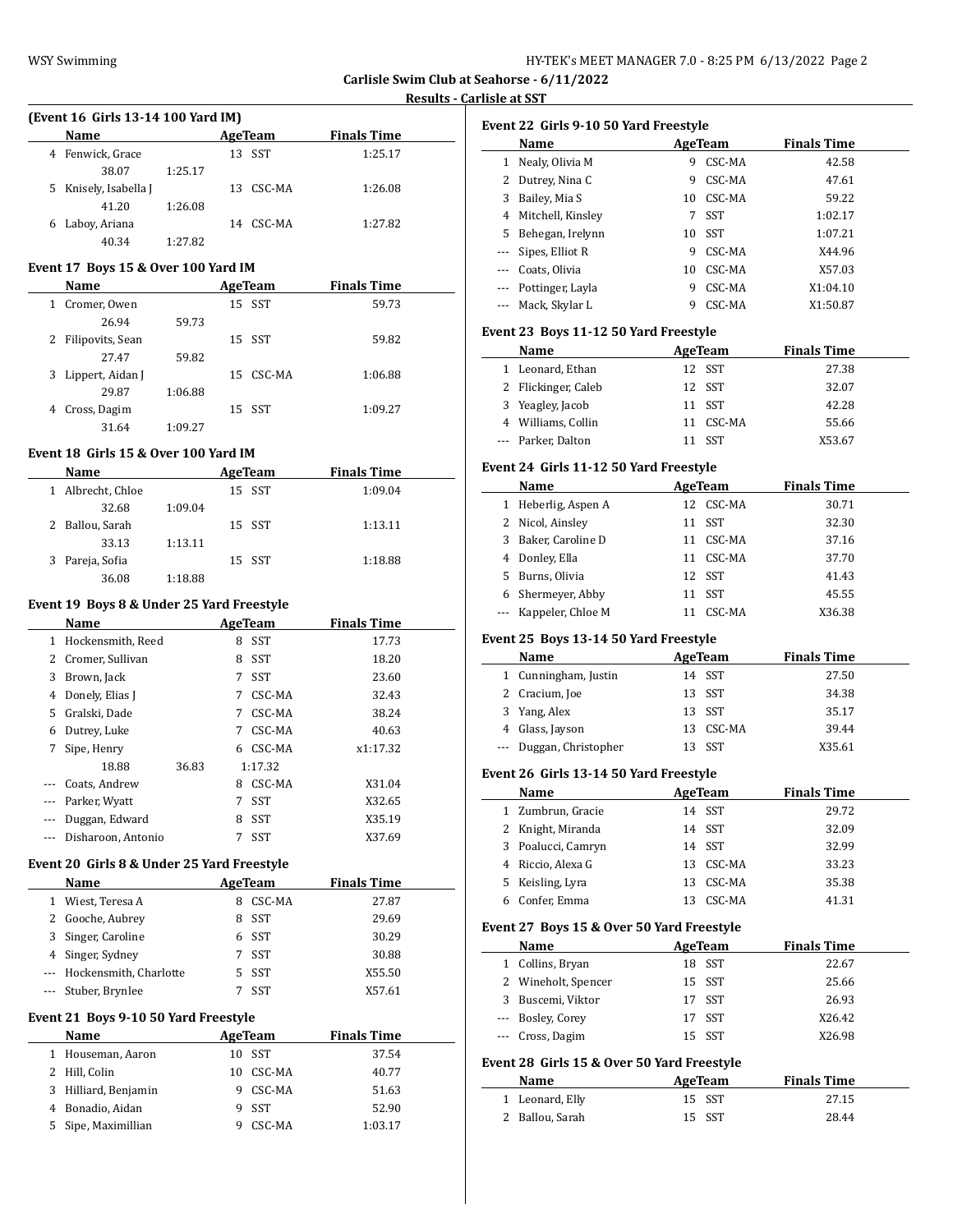| HY-TEK's MEET MANAGER 7.0 - 8:25 PM 6/13/2022 Page 3 |  |  |  |
|------------------------------------------------------|--|--|--|
|------------------------------------------------------|--|--|--|

**Reducts - Results Asset** 

|              | (Event 28 Girls 15 & Over 50 Yard Freestyle)  |    |                |                    |
|--------------|-----------------------------------------------|----|----------------|--------------------|
|              | Name                                          |    | <b>AgeTeam</b> | <b>Finals Time</b> |
|              | 3 Pareja, Sofia                               |    | 15 SST         | 30.10              |
|              | --- Diener, Kelsey                            |    | 17 SST         | X29.24             |
|              | --- Meckley, Jordan                           |    | 15 SST         | X30.05             |
|              | --- Laudicina, Amelia                         |    | 15 SST         | X30.27             |
|              | --- Lynch, Delaney                            |    | 15 SST         | X35.38             |
|              | Event 29 Boys 8 & Under 25 Yard Backstroke    |    |                |                    |
|              | Name<br><b>Example 21 AgeTeam</b>             |    |                | <b>Finals Time</b> |
|              | 1 Cromer, Sullivan                            |    | 8 SST          | 20.01              |
|              | 2 Hockensmith, Reed                           |    | 8 SST          | 24.25              |
|              | 3 Brown, Jack                                 | 7  | SST            | 26.63              |
|              | 4 Dutrey, Luke                                | 7  | CSC-MA         | 39.78              |
|              | 5 Gralski, Dade                               | 7  | CSC-MA         | 43.46              |
| ---          | Coats, Andrew                                 | 8  | CSC-MA         | X32.58             |
|              | --- Parker, Wyatt                             | 7  | SST            | X41.20             |
| ---          | Disharoon, Antonio                            | 7  | SST            | X44.85             |
| ---          | Duggan, Edward                                |    | 8 SST          | X54.04             |
|              | --- Donely, Elias J                           | 7  | CSC-MA         | DQ                 |
| ---          | Sipe, Henry                                   | 6  | CSC-MA         | DQ                 |
|              | Event 30 Girls 8 & Under 25 Yard Backstroke   |    |                |                    |
|              | <b>AgeTeam</b><br>Name                        |    |                | <b>Finals Time</b> |
|              | 1 Wiest, Teresa A                             |    | 8 CSC-MA       | 29.35              |
|              | 2 Gooche, Aubrey                              |    | 8 SST          | 33.28              |
|              | 3 Singer, Sydney                              |    | 7 SST          | 33.29              |
|              | 4 Singer, Caroline                            | 6  | SST            | 34.23              |
|              | --- Hockensmith, Charlotte                    | 5  | SST            | X49.96             |
| ---          | Stuber, Brynlee                               | 7  | SST            | X50.17             |
|              | Event 31 Boys 9-10 50 Yard Backstroke         |    |                |                    |
|              | Name                                          |    | AgeTeam        | <b>Finals Time</b> |
|              | 1 Hill, Colin                                 |    | 10 CSC-MA      | 46.30              |
|              | 2 Hilliard, Benjamin                          | 9  | CSC-MA         | 59.75              |
|              | 3 Bonadio, Aidan                              | 9  | SST            | 1:12.48            |
|              | 4 Sipe, Maximillian                           |    | 9 CSC-MA       | 1:28.47            |
|              | <b>Event 32 Girls 9-10 50 Yard Backstroke</b> |    |                |                    |
|              | Name                                          |    | <b>AgeTeam</b> | <b>Finals Time</b> |
| $\mathbf{1}$ | Hilliard, Alison                              | 10 | CSC-MA         | 44.85              |
| 2            | Nealy, Olivia M                               | 9  | CSC-MA         | 50.81              |
| 3            | Orendorff, Avery                              | 8  | SST            | 51.75              |
| 4            | Baker, Charlotte O                            | 9  | CSC-MA         | 52.21              |
| 5            | Behegan, Irelynn                              | 10 | SST            | 1:06.07            |
| ---          | Sipes, Elliot R                               | 9  | CSC-MA         | X56.70             |
| ---          | Pottinger, Layla                              | 9  | CSC-MA         | X1:01.07           |
|              | Mack, Skylar L                                | 9  | CSC-MA         | X1:47.60           |
|              | Coats, Olivia                                 | 10 | CSC-MA         | XDQ                |
|              | Event 33 Boys 11-12 50 Yard Backstroke        |    |                |                    |
|              | Name                                          |    | AgeTeam        | <b>Finals Time</b> |
|              |                                               |    | 12 SST         | 33.25              |
| $\mathbf{1}$ | Ryan, Knox                                    |    |                | 34.16              |
| 2            | Leonard, Ethan                                | 12 | SST            |                    |
| 3            | Yeagley, Jacob                                | 11 | SST            | 57.90              |
| ---          | Parker, Dalton                                | 11 | <b>SST</b>     | X1:02.14           |

|     | Event 34  Girls 11-12 50 Yard Backstroke     |                          |                |                    |
|-----|----------------------------------------------|--------------------------|----------------|--------------------|
|     | Name                                         |                          | <b>AgeTeam</b> | <b>Finals Time</b> |
|     | 1 Burns, Olivia                              |                          | 12 SST         | 41.33              |
|     | 2 Griffie, Saylor E                          |                          | 11 CSC-MA      | 42.09              |
|     | 3 Kauffman, Maggie M                         |                          | 11 CSC-MA      | 42.69              |
|     | 4 Gobrecht, Claire                           |                          | 11 SST         | 43.16              |
|     | 5 Donley, Ella                               |                          | 11 CSC-MA      | 45.32              |
|     | 6 Shermeyer, Abby                            |                          | 11 SST         | 58.45              |
|     |                                              |                          |                |                    |
|     | Event 35 Boys 13-14 50 Yard Backstroke       |                          |                |                    |
|     | Name                                         | <b>Example 2</b> AgeTeam |                | <b>Finals Time</b> |
|     | 1 Carter, Joey                               |                          | 13 SST         | 35.87              |
|     | 2 Cracium, Joe                               |                          | 13 SST         | 41.02              |
| 3   | Duggan, Christopher                          |                          | 13 SST         | 43.39              |
|     | 4 Glass, Jayson                              |                          | 13 CSC-MA      | 52.35              |
|     | --- Yang, Alex                               |                          | 13 SST         | XDQ                |
|     | Event 36  Girls 13-14 50 Yard Backstroke     |                          |                |                    |
|     | Name AgeTeam                                 |                          |                | <b>Finals Time</b> |
|     | 1 Diener, Kaitlyn                            |                          | 14 SST         | 35.52              |
|     | 2 Fenwick, Grace                             |                          | 13 SST         | 38.77              |
|     | 3 Poalucci, Camryn                           |                          | 14 SST         | 40.04              |
|     | 4 Laboy, Ariana                              |                          | 14 CSC-MA      | 41.68              |
|     | 5 Knisely, Isabella J                        |                          | 13 CSC-MA      | 42.48              |
|     | 6 Confer, Emma                               |                          | 13 CSC-MA      | 46.69              |
|     |                                              |                          |                |                    |
|     | Event 37 Boys 15 & Over 50 Yard Backstroke   |                          |                |                    |
|     | Name                                         |                          | AgeTeam        | <b>Finals Time</b> |
|     | 1 Filipovits, Sean                           |                          | 15 SST         | 26.61              |
|     | 2 Wineholt, Spencer                          |                          | 15 SST         | 30.45              |
| 3   | Lippert, Aidan J                             |                          | 15 CSC-MA      | 30.50              |
|     | 4 Fenwick, William                           |                          | 16 SST         | 31.37              |
|     | --- Buscemi, Viktor                          |                          | 17 SST         | X32.35             |
|     | --- Cross, Dagim                             |                          | 15 SST         | X32.47             |
| --- | Bosley, Corey                                |                          | 17 SST         | X34.40             |
|     |                                              |                          |                |                    |
|     | Event 38  Girls 15 & Over 50 Yard Backstroke |                          |                |                    |
|     | Name                                         |                          | AgeTeam        | <b>Finals Time</b> |
|     | 1 Leonard, Elly                              |                          | 15 SST         | 32.48              |
|     | 2 Diener, Kelsey                             |                          | 17 SST         | 33.80              |
|     | 3 Laudicina, Amelia                          |                          | 15 SST         | 36.18              |
|     |                                              |                          | 15 SST         | X39.53             |
| --- | --- Meckley, Jordan<br>Lynch, Delaney        |                          | 15 SST         | X46.96             |
|     |                                              |                          |                |                    |
|     | Event 39 Boys 9-10 100 Yard Freestyle        |                          |                |                    |
|     | Name                                         |                          | <b>AgeTeam</b> | <b>Finals Time</b> |
|     | 1 Houseman, Aaron                            |                          | 10 SST         | 1:25.29            |
|     | 39.50                                        | 1:25.29                  |                |                    |
|     | Event 40 Girls 9-10 100 Yard Freestyle       |                          |                |                    |
|     | Name                                         |                          | AgeTeam        | <b>Finals Time</b> |
|     | 1 Kondas, Kate A                             |                          | 10 CSC-MA      | 1:30.47            |
|     | 42.24                                        | 1:30.47                  |                |                    |
|     | 2 Baker, Charlotte Q                         |                          | 9 CSC-MA       | 1:44.24            |
|     | 48.32                                        | 1:44.24                  |                |                    |
|     | Event 41 Boys 11-12 100 Yard Freestyle       |                          |                |                    |
|     | Name                                         |                          | AgeTeam        | <b>Finals Time</b> |
|     | 1 Chronister, Matthew C                      |                          | 12 CSC-MA      | 1:04.89            |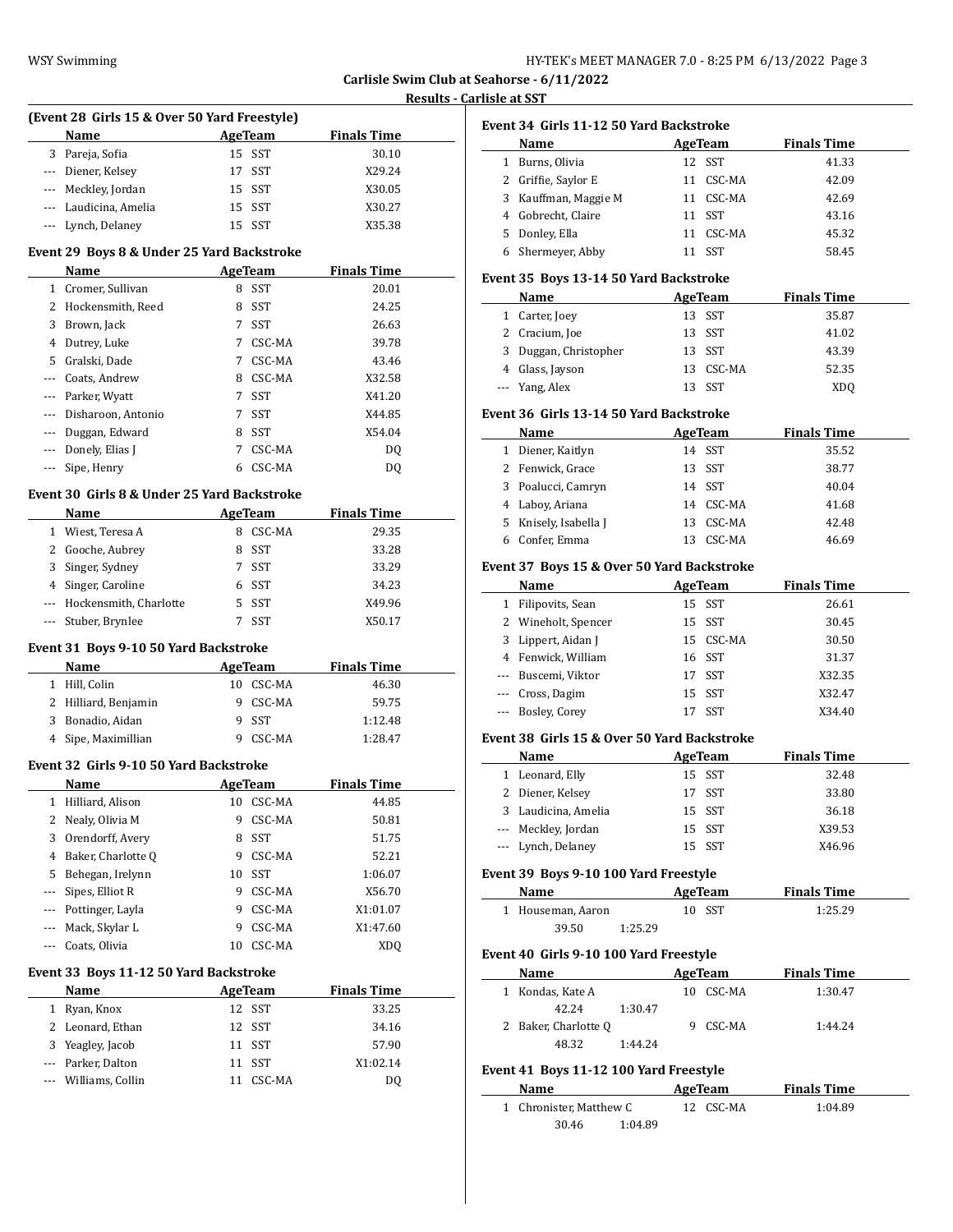#### **Results - Carlisl**

| (Event 41 Boys 11-12 100 Yard Freestyle) |         |         |  |                    |  |
|------------------------------------------|---------|---------|--|--------------------|--|
| <b>Name</b>                              |         | AgeTeam |  | <b>Finals Time</b> |  |
| 2 Ryan, Knox                             |         | 12 SST  |  | 1:05.36            |  |
| 30.97                                    | 1:05.36 |         |  |                    |  |
| 3 Yeagley, Jacob                         |         | 11 SST  |  | 1:37.79            |  |
| 44.94                                    | 1:37.79 |         |  |                    |  |
| 4 Parker, Dalton                         |         | 11 SST  |  | 2:09.82            |  |
| 1:00.30                                  | 2:09.82 |         |  |                    |  |

#### **Event 42 Girls 11-12 100 Yard Freestyle**

|   | Name                |         | AgeTeam   | <b>Finals Time</b> |  |
|---|---------------------|---------|-----------|--------------------|--|
| 1 | Bono, Sophia A      |         | 12 CSC-MA | 1:08.02            |  |
|   | 32.28               | 1:08.02 |           |                    |  |
|   | 2 Heberlig, Aspen A |         | 12 CSC-MA | 1:08.48            |  |
|   | 32.71               | 1:08.48 |           |                    |  |
| 3 | Nicol, Ainsley      |         | 11 SST    | 1:17.59            |  |
|   | 36.37               | 1:17.59 |           |                    |  |
| 4 | Baker, Caroline D   |         | 11 CSC-MA | 1:21.58            |  |
|   | 38.67               | 1:21.58 |           |                    |  |
|   | 5 Gobrecht, Claire  |         | 11 SST    | 1:23.51            |  |
|   | 38.69               | 1:23.51 |           |                    |  |
| 6 | Duggan, Camille     |         | 11 SST    | 1:35.69            |  |
|   | 43.96               | 1:35.69 |           |                    |  |
|   | Kappeler, Chloe M   |         | 11 CSC-MA | X1:25.99           |  |
|   | 39.44               | 1:25.99 |           |                    |  |

#### **Event 43 Boys 13-14 100 Yard Freestyle**

|   | <b>Name</b>         |         | <b>AgeTeam</b> | <b>Finals Time</b> |  |
|---|---------------------|---------|----------------|--------------------|--|
| 1 | Cunningham, Justin  |         | 14 SST         | 59.11              |  |
|   | 28.17               | 59.11   |                |                    |  |
|   | 2 Yang, Alex        |         | 13 SST         | 1:20.41            |  |
|   | 36.71               | 1:20.41 |                |                    |  |
| 3 | Duggan, Christopher |         | 13 SST         | 1:24.52            |  |
|   | 38.69               | 1:24.52 |                |                    |  |
|   | Glass, Jayson       | 13      | CSC-MA         | 1:33.26            |  |
|   | 43.03               | 1:33.26 |                |                    |  |

## **Event 44 Girls 13-14 100 Yard Freestyle**

|    | <b>Name</b>          |         |     | AgeTeam | <b>Finals Time</b> |  |
|----|----------------------|---------|-----|---------|--------------------|--|
| 1  | Griffie, Sunderlyn A |         | 13  | CSC-MA  | 1:06.31            |  |
|    | 32.24                | 1:06.31 |     |         |                    |  |
| 2  | Bonadio, Ava         |         | 13. | SST     | 1:09.54            |  |
|    | 34.58                | 1:09.54 |     |         |                    |  |
| 3  | Poalucci, Camryn     |         | 14  | SST     | 1:16.96            |  |
|    | 37.97                | 1:16.96 |     |         |                    |  |
| 4  | Keisling, Lyra       |         | 13. | CSC-MA  | 1:22.66            |  |
|    | 38.07                | 1:22.66 |     |         |                    |  |
| 5. | Confer, Emma         |         | 13. | CSC-MA  | 1:29.81            |  |
|    | 43.38                | 1:29.81 |     |         |                    |  |

#### **Event 45 Boys 15 & Over 100 Yard Freestyle**

| Name               |       | AgeTeam | <b>Finals Time</b> |
|--------------------|-------|---------|--------------------|
| 1 Collins, Bryan   |       | 18 SST  | 50.30              |
| 23.84              | 50.30 |         |                    |
| 2 Cromer, Owen     |       | 15 SST  | 50.57              |
| 23.93              | 50.57 |         |                    |
| 3 Fenwick, William |       | 16 SST  | 59.17              |
| 27.90              | 59.17 |         |                    |

|              | Event 46 Girls 15 & Over 100 Yard Freestyle                                                                                                                                                                                    |                |                    |
|--------------|--------------------------------------------------------------------------------------------------------------------------------------------------------------------------------------------------------------------------------|----------------|--------------------|
|              | Name and the state of the state of the state of the state of the state of the state of the state of the state of the state of the state of the state of the state of the state of the state of the state of the state of the s | AgeTeam        | <b>Finals Time</b> |
|              | 1 Leonard, Elly<br>28.92<br>1:00.11                                                                                                                                                                                            | 15 SST         | 1:00.11            |
|              | 2 Laudicina, Amelia<br>32.87<br>1:08.94                                                                                                                                                                                        | 15 SST         | 1:08.94            |
|              | 3 Meckley, Jordan                                                                                                                                                                                                              | 15 SST         | 1:09.35            |
|              | 32.60<br>1:09.35                                                                                                                                                                                                               |                |                    |
|              | Event 48 Girls 8 & Under 25 Yard Breaststroke                                                                                                                                                                                  |                |                    |
|              | Name<br><b>Example 2 AgeTeam</b>                                                                                                                                                                                               |                | <b>Finals Time</b> |
|              | 1 Orendorff, Avery                                                                                                                                                                                                             | 8 SST          | 35.88              |
|              | Event 49 Boys 9-10 50 Yard Breaststroke                                                                                                                                                                                        |                |                    |
|              | <b>Example 21 AgeTeam</b><br>Name                                                                                                                                                                                              |                | <b>Finals Time</b> |
|              | 1 Hilliard, Benjamin                                                                                                                                                                                                           | 9 CSC-MA       | 1:05.85            |
|              | Event 50 Girls 9-10 50 Yard Breaststroke                                                                                                                                                                                       |                |                    |
|              | Name                                                                                                                                                                                                                           | AgeTeam        | <b>Finals Time</b> |
|              | 1 Dutrey, Nina C                                                                                                                                                                                                               | 9 CSC-MA       | 58.90              |
|              | 2 Hilliard, Alison                                                                                                                                                                                                             | 10 CSC-MA      | 1:00.13            |
|              | 3 Nealy, Olivia M                                                                                                                                                                                                              | 9 CSC-MA       | 1:05.32            |
|              | --- Bailey, Mia S                                                                                                                                                                                                              | 10 CSC-MA      | DQ                 |
|              | Event 51 Boys 11-12 50 Yard Breaststroke                                                                                                                                                                                       |                |                    |
|              | Name                                                                                                                                                                                                                           | AgeTeam        | <b>Finals Time</b> |
|              | 1 Chronister, Matthew C                                                                                                                                                                                                        | 12 CSC-MA      | 38.59              |
|              | 2 Flickinger, Caleb                                                                                                                                                                                                            | 12 SST         | 38.82              |
|              | Event 52 Girls 11-12 50 Yard Breaststroke                                                                                                                                                                                      |                |                    |
|              | Name                                                                                                                                                                                                                           | AgeTeam        | <b>Finals Time</b> |
|              | 1 Bono, Sophia A                                                                                                                                                                                                               | 12 CSC-MA      | 36.88              |
|              | 2 Wright, Audrey                                                                                                                                                                                                               | 11 SST         | 37.82              |
|              | 3 Heberlig, Aspen A                                                                                                                                                                                                            | 12 CSC-MA      | 44.58              |
|              | 4 Bouselli, Jocelyn                                                                                                                                                                                                            | 12 SST         | 48.37              |
|              | 5 Baker, Caroline D                                                                                                                                                                                                            | 11 CSC-MA      | 53.07              |
|              | 6 Duggan, Camille                                                                                                                                                                                                              | 11 SST         | 1:02.55            |
|              | Event 53 Boys 13-14 50 Yard Breaststroke                                                                                                                                                                                       |                |                    |
|              | Name                                                                                                                                                                                                                           | <b>AgeTeam</b> | <b>Finals Time</b> |
|              | 1 Cameron, Harold R                                                                                                                                                                                                            | 14 CSC-MA      | 34.23              |
|              | 2 Cross, Eli                                                                                                                                                                                                                   | 13 SST         | 34.75              |
| 3            | Cunningham, Justin                                                                                                                                                                                                             | SST<br>14      | 40.54              |
|              | 4 Cracium, Joe                                                                                                                                                                                                                 | 13<br>SST      | 43.35              |
|              | Event 54 Girls 13-14 50 Yard Breaststroke                                                                                                                                                                                      |                |                    |
|              | Name                                                                                                                                                                                                                           | <b>AgeTeam</b> | <b>Finals Time</b> |
| $\mathbf{1}$ | Zumbrun, Gracie                                                                                                                                                                                                                | SST<br>14      | 39.64              |
|              | 2 Knight, Miranda                                                                                                                                                                                                              | SST<br>14      | 40.77              |
|              | 3 Keisling, Lyra                                                                                                                                                                                                               | 13 CSC-MA      | 41.24              |
|              | 4 Knisely, Isabella J                                                                                                                                                                                                          | 13 CSC-MA      | 43.46              |
| 5            | Kappeler, Chloe M                                                                                                                                                                                                              | 11 CSC-MA      | 47.02              |
| 6            | Diener, Kaitlyn                                                                                                                                                                                                                | SST<br>14      | 49.01              |
|              | Event 55 Boys 15 & Over 50 Yard Breaststroke                                                                                                                                                                                   |                |                    |
|              | <b>Name</b>                                                                                                                                                                                                                    | <b>AgeTeam</b> | <b>Finals Time</b> |
|              | 1 Collins, Bryan                                                                                                                                                                                                               | SST<br>18      | 31.44              |
|              | 2 Bosley, Corey                                                                                                                                                                                                                | 17<br>SST      | 35.92              |
|              | 3 Fenwick, William                                                                                                                                                                                                             | SST<br>16      | 38.03              |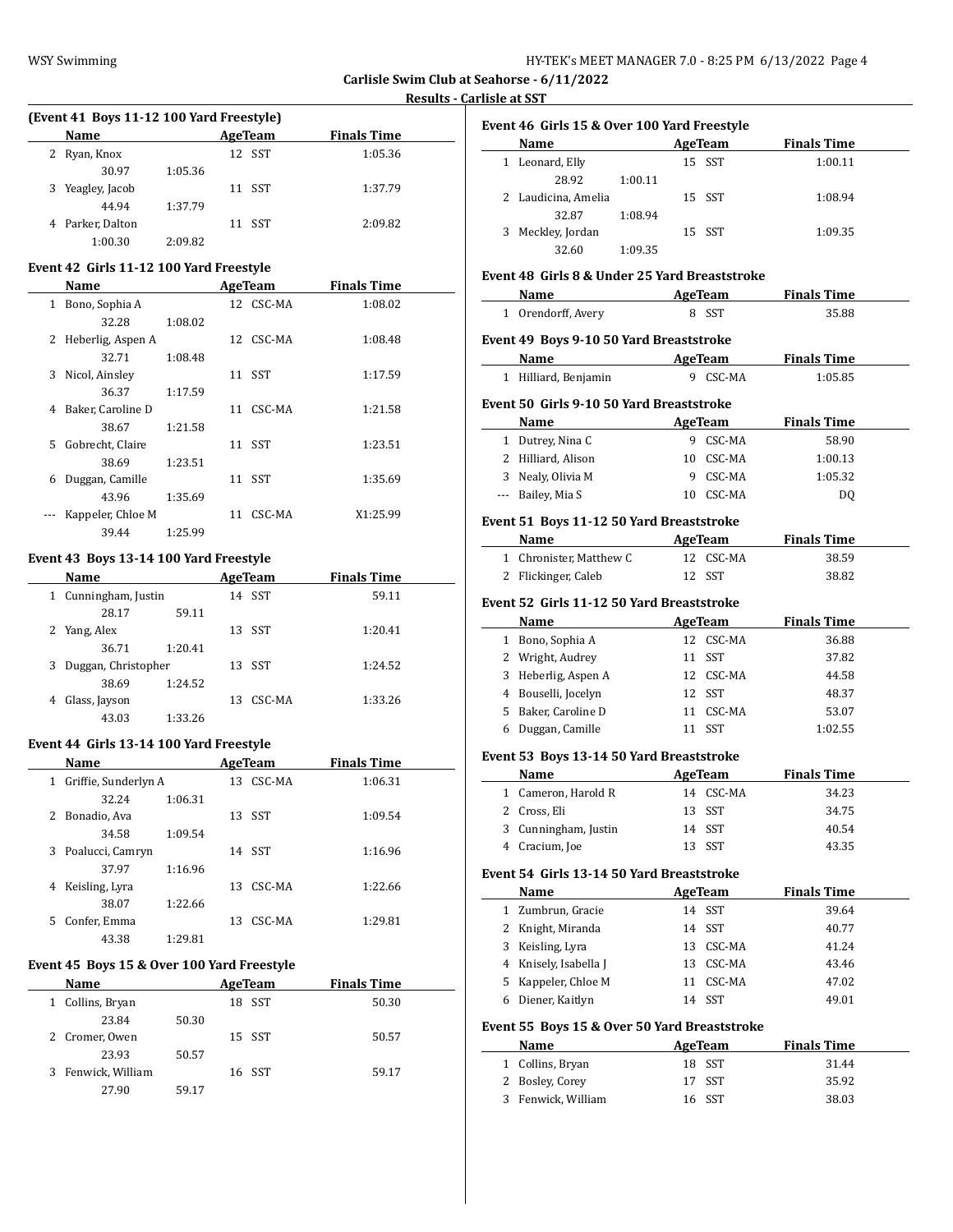**Results - Carlisle at SST**

|                | Event 56 Girls 15 & Over 50 Yard Breaststroke |                                                  |                             |
|----------------|-----------------------------------------------|--------------------------------------------------|-----------------------------|
|                | Name<br>1 Albrecht, Chloe                     | <b>Example 2.1 AgeTeam</b> Finals Time<br>15 SST | 34.21                       |
|                | 2 Pareja, Sofia                               | 15 SST                                           | 40.05                       |
|                | 3 Lynch, Delaney                              | 15 SST                                           | 51.22                       |
|                |                                               |                                                  |                             |
|                | Event 57 Boys 8 & Under 25 Yard Butterfly     |                                                  |                             |
|                | Name                                          | AgeTeam                                          | <b>Finals Time</b>          |
|                | 1 Cromer, Sullivan                            | 8 SST                                            | 23.45                       |
|                | Event 58 Girls 8 & Under 25 Yard Butterfly    |                                                  |                             |
|                | Name                                          | AgeTeam                                          | <b>Finals Time</b>          |
|                | --- Mitchell, Kinsley                         | 7 SST                                            | DQ                          |
|                | Event 59 Boys 9-10 50 Yard Butterfly          |                                                  |                             |
|                | Name AgeTeam Finals Time                      |                                                  |                             |
|                | 1 Houseman, Aaron                             | 10 SST                                           | 48.28                       |
|                | Event 60 Girls 9-10 50 Yard Butterfly         |                                                  |                             |
|                | Name AgeTeam                                  |                                                  | <b>Finals Time</b>          |
|                | 1 Kondas, Kate A                              | 10 CSC-MA                                        | 31.55                       |
|                |                                               |                                                  |                             |
|                | Event 61 Boys 11-12 50 Yard Butterfly         |                                                  |                             |
|                | Name AgeTeam<br>1 Meckley, Jake               | 12 SST                                           | <b>Finals Time</b><br>43.81 |
|                |                                               |                                                  |                             |
|                | Event 62 Girls 11-12 50 Yard Butterfly        |                                                  |                             |
|                | Name AgeTeam Finals Time                      |                                                  |                             |
|                | 1 Sivel, Charlotte                            | 11 SST                                           | 31.70                       |
|                | 2 Wright, Audrey                              | 11 SST                                           | 36.14                       |
|                | 3 Griffie, Saylor E                           | 11 CSC-MA                                        | 40.92                       |
|                | 4 Bouselli, Jocelyn                           | 12 SST                                           | 45.83                       |
|                | 5 Kauffman, Maggie M                          | 11 CSC-MA                                        | 46.41                       |
|                | Event 63 Boys 13-14 50 Yard Butterfly         |                                                  |                             |
|                | Name                                          | <b>Example 2 AgeTeam</b> Pinals Time             |                             |
|                | 1 Cross, Eli                                  | 13 SST                                           | 29.19                       |
|                | 2 Cameron, Harold R                           | 14 CSC-MA                                        | 31.89                       |
|                | 3 Carter, Joey                                | 13 SST                                           | 34.64                       |
|                | Event 64 Girls 13-14 50 Yard Butterfly        |                                                  |                             |
|                | Name AgeTeam                                  |                                                  | <b>Finals Time</b>          |
| 1              | Griffie, Sunderlyn A                          | 13 CSC-MA                                        | 35.46                       |
| 2              | Bonadio, Ava                                  | 13<br>SST                                        | 36.81                       |
| 3              | Fenwick, Grace                                | <b>SST</b><br>13                                 | 38.96                       |
| 4              | Laboy, Ariana                                 | 14 CSC-MA                                        | 39.72                       |
|                | Event 65 Boys 15 & Over 50 Yard Butterfly     |                                                  |                             |
|                | Name                                          | <b>AgeTeam</b>                                   | <b>Finals Time</b>          |
|                | 1 Cromer, Owen                                | SST<br>15                                        | 25.70                       |
| $\overline{2}$ | Filipovits, Sean                              | 15<br>SST                                        | 25.91                       |
| 3              | Buscemi, Viktor                               | 17<br>SST                                        | 28.61                       |
|                | 4 Lippert, Aidan J                            | CSC-MA<br>15                                     | 29.19                       |
| ---            | Wineholt, Spencer                             | 15<br>SST                                        | X29.30                      |
|                | Event 66 Girls 15 & Over 50 Yard Butterfly    |                                                  |                             |
|                | Name                                          | <b>AgeTeam</b>                                   | <b>Finals Time</b>          |
|                | Ballou, Sarah                                 | 15 SST                                           | 29.84                       |
| $\mathbf{1}$   |                                               |                                                  |                             |
| 2              | Albrecht, Chloe                               | SST<br>15                                        | 32.16                       |

|              | Team                                               | Relay              | <b>Finals Time</b>      |
|--------------|----------------------------------------------------|--------------------|-------------------------|
| $\mathbf{1}$ | SST                                                | A                  | 2:25.57                 |
|              | 1) Brown, Jack 7                                   |                    | 2) Parker, Wyatt 7      |
|              | 3) Duggan, Edward 8                                |                    | 4) Disharoon, Antonio 7 |
|              | CSC-MA                                             | A                  | DQ                      |
|              | 1) Donely, Elias J 7                               | 2) Dutrey, Luke 7  |                         |
|              | 3) Gralski, Dade 7                                 | 4) Sipe, Henry 6   |                         |
|              | Event 68  Girls 8 & Under 100 Yard Freestyle Relay |                    |                         |
|              | Team                                               | <b>Relay</b>       | <b>Finals Time</b>      |
|              | 1 SST                                              | A                  | 2:25.53                 |
|              | 1) Orendorff, Avery 8                              |                    | 2) Singer, Caroline 6   |
|              | 3) Mitchell, Kinsley 7                             |                    | 4) Stuber, Brynlee 7    |
|              | 47.67                                              | 2:25.53            |                         |
|              | Event 69  Boys 9-10 200 Yard Freestyle Relay       |                    |                         |
|              | Team                                               | Relay              | <b>Finals Time</b>      |
| $\mathbf{1}$ | <b>SST</b>                                         | A                  | 3:06.16                 |
|              | 1) Cromer, Sullivan 8                              |                    | 2) Hockensmith, Reed 8  |
|              | 3) Bonadio, Aidan 9                                |                    | 4) Houseman, Aaron 10   |
|              | 43.92                                              | 2:26.42<br>1:26.89 | 3:06.16                 |
|              | Event 70 Girls 9-10 200 Yard Freestyle Relay       |                    |                         |
|              | Team                                               | Relay              | <b>Finals Time</b>      |
|              | 1 CSC-MA                                           | A                  | 3:14.00                 |
|              | 1) Dutrey, Nina C 9                                |                    | 2) Nealy, Olivia M 9    |
|              | 3) Sipes, Elliot R 9                               |                    | 4) Pottinger, Layla 9   |
|              | 59.69                                              | 2:34.30<br>1:47.80 | 3:14.00                 |
|              | Event 72  Girls 11-12 200 Yard Freestyle Relay     |                    |                         |
|              | Team                                               | Relay              | <b>Finals Time</b>      |
| $\mathbf{1}$ | SST                                                | A                  | 2:37.69                 |
|              | 1) Bouselli, Jocelyn 12                            |                    | 2) Nicol, Ainsley 11    |
|              | 3) Gobrecht, Claire 11                             |                    | 4) Sivel, Charlotte 11  |
|              | 47.43                                              | 2:02.79<br>1:20.81 | 2:37.69                 |
| 2            | SST                                                | B                  | 2:57.22                 |
|              | 1) Shermeyer, Abby 11                              |                    | 2) Duggan, Camille 11   |
|              | 3) Burns, Olivia 12                                |                    | 4) Behegan, Irelynn 10  |
|              | 39.11                                              | 2:57.22<br>1:14.97 |                         |
|              | Event 73 Boys 13-14 200 Yard Freestyle Relay       |                    |                         |
|              | Team                                               | Relay              | <b>Finals Time</b>      |
|              | 1 SST                                              | A                  | 2:57.22                 |
|              |                                                    |                    | 2) Yang, Alex 13        |
|              | 1) Duggan, Christopher 13                          |                    |                         |
|              | 3) Parker, Dalton 11                               |                    | 4) Yeagley, Jacob 11    |
|              | 39.11                                              | 1:14.97<br>2:57.22 |                         |
|              | Event 75  Boys 15 & Over 200 Yard Freestyle Relay  |                    |                         |
|              | Team                                               | Relay              | <b>Finals Time</b>      |

| SST                   |       |                        | 1:45.23 |
|-----------------------|-------|------------------------|---------|
| 1) Buscemi, Viktor 17 |       | 2) Cross, Dagim 15     |         |
| 3) Bosley, Corey 17   |       | 4) Fenwick, William 16 |         |
| 26.28                 | 53.09 | 1:19.20                | 1:45.23 |
| CSC-MA                |       |                        | NS      |